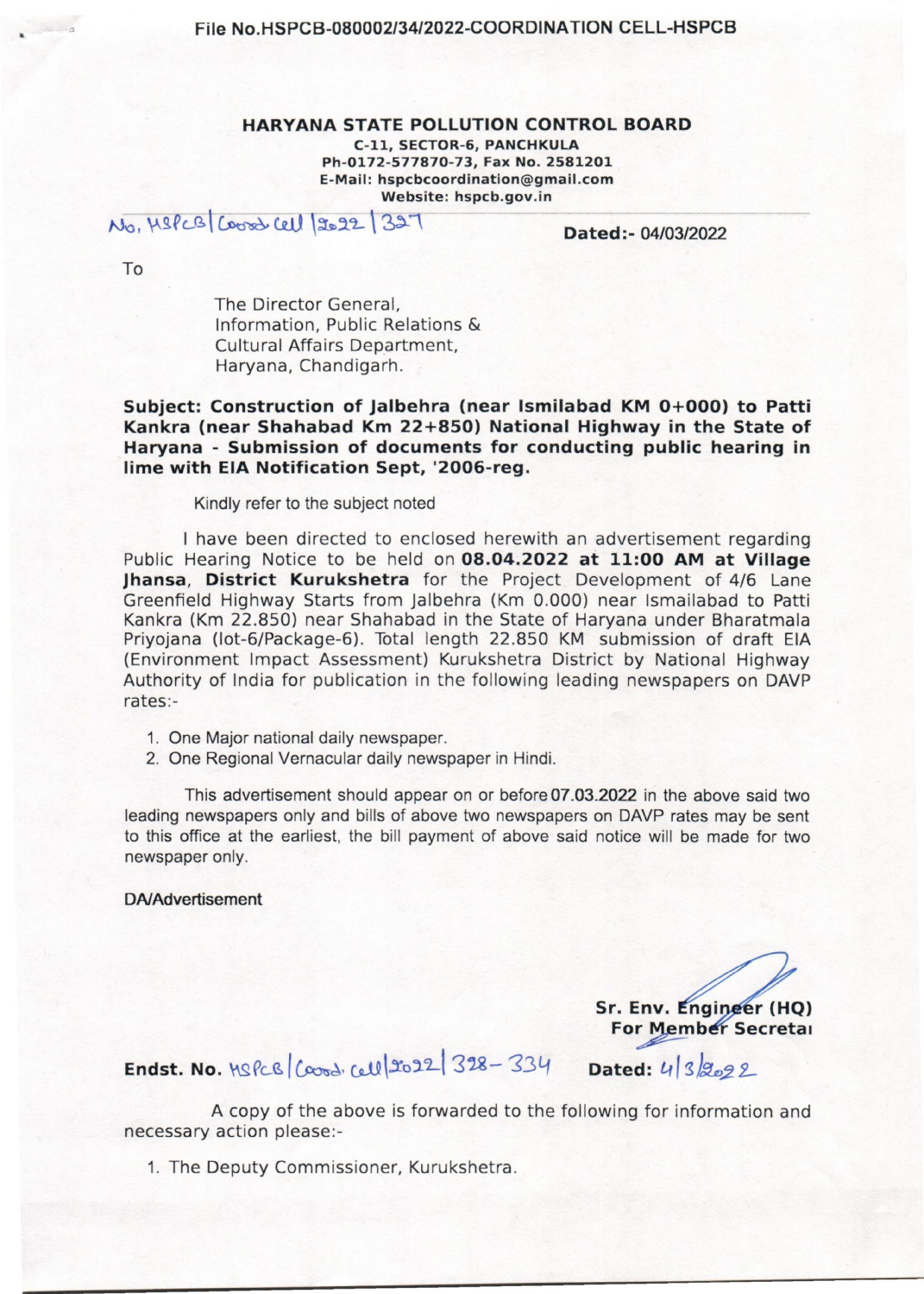- 2. The Chairman, Zila Parishad, District Kurukshetra.
- 3. The Executive Officer, Municipal Corporation Kurukshetra.
- 4. The Joint Director, District Industries Centre, District Kurukshetra.
- 5. The Regional Officer, Haryana State Pollution Control Board, SCO-13P, 2nd Floor, Sector-17, Urban Esate, Kurukshetra alongwith copy of EIA report and Executive Summary and CD for sending the same to the concerned authorities mentioned above to place the same in their offices for consultation of the general public during office hours.
- 6. National Highways Authority of India (Ministry of Road Transport and Highways, Govt. of India) Project Implementation Unit- Kherdi Mor, NH-152D, Rohtak -Bhiwani Road, Haryana (Email: piubhiwani@nhai.org and piubhiwani@gmail.com)
- 7. SEE (IT Cell) is requested to upload the notice on the website of the Board.

### **OAf-Advertisement**

Sr. Env. Engineer (HQ) For Member Secretal

# Endst. No. 11 SPCB / Coord. cell (2022) 335-38 Dated: 4/3/2022

A copy of the above is forwarded to the following for information please:-

- 1. The Additional Chief Secretary to Govt. Haryana, Environment & Climate Change Department, Chandigarh.
- 2. The Director General, Environment Department, Haryana at Sector 17, Chandigarh.
- 3. P.S. to Chairman/ P.A. to Member Secretary, HSPCB, Panchkula.

DN-Advertisement

Sr. Env. Engineer (HQ) **For Member Secretal**